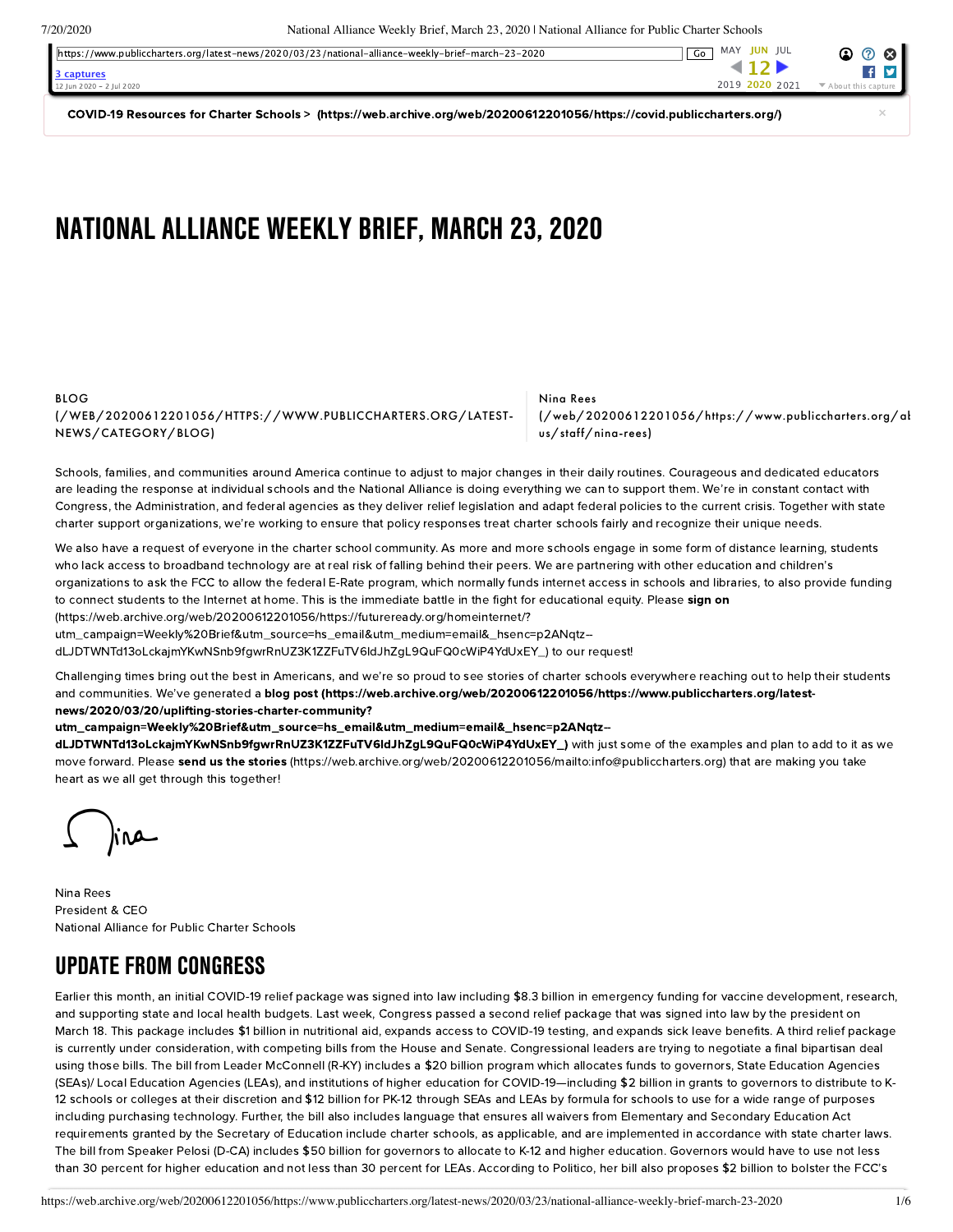https://www.publiccharters.org/latest-news/2020/03/23/national-alliance-weekly-brief-march-23-2020 Go MAY JUN JUL Go MAY JUN JUL



COVID-19

**[3 captures](https://web.archive.org/web/*/https://www.publiccharters.org/latest-news/2020/03/23/national-alliance-weekly-brief-march-23-2020)**

 $\ln n$  2020 = 2  $\ln 1$  2020

# UPDATE FROM THE U.S. DEPARTMENT OF EDUCATION

#### On Friday, Secretary DeVos announced

[\(https://web.archive.org/web/20200612201056/https://info.publiccharters.org/e2t/c/\\*VTrMHQ2wPGc4Vd4NvN4SmVvh0/\\*W1rdbfb8thc0gW2SBlKw6lS](https://web.archive.org/web/20200612201056/https://info.publiccharters.org/e2t/c/*VTrMHQ2wPGc4Vd4NvN4SmVvh0/*W1rdbfb8thc0gW2SBlKw6lSPtf0/5/f18dQhb0S1V22RMFdXVX3NYR1WX99TVH-zh34Py7H1W3m3-Z67X1241W32-04X7fnKBLW7YBMR35MVGmGN7ZHkW0BdHRCW4tV7gp4qWkrPW2Lmj-d7WXXyLVhK3Pc7Mg3h_W4zwLH339gRHdW4H31xw4yF_pdW6TXYjL2k1V1lW1xPfwk7xgy9RW1lmQHF2bpnTkMNwY7RmXCTkW7_JQlp350gw1W1xVx8d76kH96Vff73l1RGWg4W2prNDC1S9TTCW5sFSrh2w98rMW4KHcT91z-Hy8W4P92ZP1kFtsjW73bKHG2zcQFlVv3-NY3ZhrkhW3RmsbJ63fX6kW6swjfv4XnJLRW2pmNq37qqmZFVx72v13pVVHRW7dnBDg3sczsvN8b2dLnRRC5BW2YtH6C1_ZZWMMMsH9yFq1s_W8Blwtp4S60CsW4lCbdw5kCk3sW4Mfx4Y40G4LWW8LPtHP25hjLwW574VKM2c8BChW89JXNv57QmmMW4JHYc_5FXVGwW6Mcx0J3TQYxQW3TW3KL5ccyvNW9gxFBQ8Vd7rNMy-zlcJtt9VW4tW_SG8jN52YW6DljK28R7xR0W3sX5BR1YsCccW14wL7T1LShNQW6FlcsX5YJ_g5W1ly8sT7HJL_jW6QVWsz40WwtrW55FSHw4HyYg4W8mwT_16YVn6bW8tsSPV42PZbZW7nnc7L5JqCq3W775xjL20-SQtf8cZlMj04?utm_campaign=Weekly%20Brief&utm_source=hs_email&utm_medium=email&_hsenc=p2ANqtz--dLJDTWNTd13oLckajmYKwNSnb9fgwrRnUZ3K1ZZFuTV6IdJhZgL9QuFQ0cWiP4YdUxEY_) zh34Py7H1W3m3-Z67X1241W32-04X7fnKBLW7YBMR35MVGmGN7ZHkW0BdHRCW4tV7gp4qWkrPW2Lmj-

d7WXXyLVhK3Pc7Mg3h\_W4zwLH339gRHdW4H31xw4yF\_pdW6TXYjL2k1V1lW1xPfwk7xgy9RW1lmQHF2bpnTkMNwY7RmXCTkW7\_JQlp350gw1W1xV Hy8W4P92ZP1kFtsjW73bKHG2zcQFlVv3-

NY3ZhrkhW3RmsbJ63fX6kW6swjfv4XnJLRW2pmNq37qqmZFVx72v13pVVHRW7dnBDg3sczsvN8b2dLnRRC5BW2YtH6C1\_ZZWMMMsH9yFq1s\_W8B zlcJtt9VW4tW\_SG8jN52YW6DljK28R7xR0W3sX5BR1YsCccW14wL7T1LShNQW6FlcsX5YJ\_g5W1ly8sT7HJL\_jW6QVWsz40WwtrW55FSHw4HyYg4W8m SQtf8cZlMj04?utm\_campaign=Weekly%20Brief&utm\_source=hs\_email&utm\_medium=email&\_hsenc=p2ANqtz--

dLJDTWNTd13oLckajmYKwNSnb9fgwrRnUZ3K1ZZFuTV6IdJhZgL9QuFQ0cWiP4YdUxEY\_) that students impacted by school closures due to COVID-19 can bypass standardized testing for the 2019-20 school year. The U.S. Department of Education will grant a waiver to any state that is unable to assess its students due to the ongoing national emergency using a streamlined waiver application process. For more information for your state, ExcelinEd has a state-by-state map

[\(https://web.archive.org/web/20200612201056/https://info.publiccharters.org/e2t/c/\\*VTrMHQ2wPGc4Vd4NvN4SmVvh0/\\*W3HhhLb4SdJ1wW1yfdN\\_4](https://web.archive.org/web/20200612201056/https://info.publiccharters.org/e2t/c/*VTrMHQ2wPGc4Vd4NvN4SmVvh0/*W3HhhLb4SdJ1wW1yfdN_4RrS9m0/5/f18dQhb0S5fv8XJbXvW7rrfyB6ghkRDVWs4R057skQCW5r8vwP3mm44rW5y5Ln937-f6zW3J4F2F8wx5zfW8B_07_3KzG0zW3knXG15wL96LW1sL3M03MybvyW4XH_kR8srs54VXN02k64R3dSW8lYpFw55nSC9W1VJH714c2Rr9W71B_tr1x4lQBW6Hq25x17Nt2hW8sYvvl5tGlT_W7cvxVf8q5qBxVVQf4X5vDhTYW4Ykwnx5tMpkcV9GyWf1q9f_PW250jQ44sHkDRW28D97g8nNBPNW4rxp6Y3PMmzLW7hrM-Q5zCRDDW5_MPYr3dQrF7W97QXJy97zmGdVhBMkf99qRm-VSyLzV24WWCrW4r1-cy1r-QLWW8xHlFV8GclM4W1ZZbQz3ygvH8N8c3fNYJ4GzxW4h8FqX7q67PKN7y0BMT38Gc4W69syF42cyH2GW5D8VHL7Bp67JW4c7_YM9lS7fSW3PZplV9flRdRW7pkFsV2VwkjHW7D7Hxj1Dy_KCW7lmYLz2qdtJT0?utm_campaign=Weekly%20Brief&utm_source=hs_email&utm_medium=email&_hsenc=p2ANqtz--dLJDTWNTd13oLckajmYKwNSnb9fgwrRnUZ3K1ZZFuTV6IdJhZgL9QuFQ0cWiP4YdUxEY_) f6zW3J4F2F8wx5zfW8B\_07\_3KzG0zW3knXG15wL96LW1sL3M03MybvyW4XH\_kR8srs54VXN02k64R3dSW8lYpFw55nSC9W1VJH714c2Rr9W71B\_tr1 Q5zCRDDW5\_MPYr3dQrF7W97QXJy97zmGdVhBMkf99qRm-VSyLzV24WWCrW4r1-cy1r-

QLWW8xHlFV8GclM4W1ZZbQz3ygvH8N8c3fNYJ4GzxW4h8FqX7q67PKN7y0BMT38Gc4W69syF42cyH2GW5D8VHL7Bp67JW4c7\_YM9lS7fSW3PZplV utm\_campaign=Weekly%20Brief&utm\_source=hs\_email&utm\_medium=email&\_hsenc=p2ANqtz--

dLJDTWNTd13oLckajmYKwNSnb9fgwrRnUZ3K1ZZFuTV6IdJhZgL9QuFQ0cWiP4YdUxEY\_).

Over the weekend, ED released a fact sheet

[\(https://web.archive.org/web/20200612201056/https://www2.ed.gov/about/offices/list/ocr/frontpage/faq/rr/policyguidance/Supple%20Fact%20Shee](https://web.archive.org/web/20200612201056/https://www2.ed.gov/about/offices/list/ocr/frontpage/faq/rr/policyguidance/Supple%20Fact%20Sheet%203.21.20%20FINAL.pdf?utm_content=&utm_name=&utm_term=&utm_campaign=Weekly%20Brief&utm_source=hs_email&utm_medium=email&_hsenc=p2ANqtz--dLJDTWNTd13oLckajmYKwNSnb9fgwrRnUZ3K1ZZFuTV6IdJhZgL9QuFQ0cWiP4YdUxEY_) utm\_content=&utm\_name=&utm\_term=&utm\_campaign=Weekly%20Brief&utm\_source=hs\_email&utm\_medium=email&\_hsenc=p2ANqtz- dLJDTWNTd13oLckajmYKwNSnb9fgwrRnUZ3K1ZZFuTV6IdJhZgL9QuFQ0cWiP4YdUxEY\_) in response to concerns that previous guidance left school districts unsure of how to provide services for students with disabilities

[\(https://web.archive.org/web/20200612201056/https://www.edweek.org/ew/articles/2020/03/19/are-we-going-to-get-ourselves-in.html?](https://web.archive.org/web/20200612201056/https://www.edweek.org/ew/articles/2020/03/19/are-we-going-to-get-ourselves-in.html?utm_campaign=Weekly%20Brief&utm_source=hs_email&utm_medium=email&_hsenc=p2ANqtz--dLJDTWNTd13oLckajmYKwNSnb9fgwrRnUZ3K1ZZFuTV6IdJhZgL9QuFQ0cWiP4YdUxEY_) utm\_campaign=Weekly%20Brief&utm\_source=hs\_email&utm\_medium=email&\_hsenc=p2ANqtz--

dLJDTWNTd13oLckajmYKwNSnb9fgwrRnUZ3K1ZZFuTV6IdJhZgL9QuFQ0cWiP4YdUxEY\_) while school buildings are closed as a result of COVID-19 and educators are shifting to online and distance learning. The fact sheet clarifies that while federal law mandates that students with disabilities have an equal opportunity to participate in everything schools provide, including online learning, districts have flexibility in reaching that goal.

# COVID-19 RESOURCESFOR CHARTER SCHOOLS

We continue to update our website [\(https://web.archive.org/web/20200612201056/https://www.publiccharters.org/covid-19-resources-charter](https://web.archive.org/web/20200612201056/https://www.publiccharters.org/covid-19-resources-charter-schools?utm_campaign=Weekly%20Brief&utm_source=hs_email&utm_medium=email&_hsenc=p2ANqtz--dLJDTWNTd13oLckajmYKwNSnb9fgwrRnUZ3K1ZZFuTV6IdJhZgL9QuFQ0cWiP4YdUxEY_)schools?utm\_campaign=Weekly%20Brief&utm\_source=hs\_email&utm\_medium=email&\_hsenc=p2ANqtz--

dLJDTWNTd13oLckajmYKwNSnb9fgwrRnUZ3K1ZZFuTV6IdJhZgL9QuFQ0cWiP4YdUxEY\_) with the latest resources as they become available. Here are some new additions from our trusted partners:

**The U.S. Department of Education website has COVID-19 guidance for schools** 

(https://web.archive.org/web/20200612201056/https://www.ed.gov/coronavirus?

[utm\\_campaign=Weekly%20Brief&utm\\_source=hs\\_email&utm\\_medium=email&\\_hsenc=p2ANqtz--](https://web.archive.org/web/20200612201056/https://www.ed.gov/coronavirus?utm_campaign=Weekly%20Brief&utm_source=hs_email&utm_medium=email&_hsenc=p2ANqtz--dLJDTWNTd13oLckajmYKwNSnb9fgwrRnUZ3K1ZZFuTV6IdJhZgL9QuFQ0cWiP4YdUxEY_)

[dLJDTWNTd13oLckajmYKwNSnb9fgwrRnUZ3K1ZZFuTV6IdJhZgL9QuFQ0cWiP4YdUxEY\\_\).](https://web.archive.org/web/20200612201056/mailto:COVID-19@ed.gov) If you have any questions, you can email COVID-19@ed.gov (https://web.archive.org/web/20200612201056/mailto:COVID-19@ed.gov).

● The Food Research & Action Center (FRAC) and The School Superintendents Association released a new resource for school superintendents [\(https://web.archive.org/web/20200612201056/https://frac.org/wp-content/uploads/AASA-FRAC-COVID-FINAL-FACT-SHEET-3-18-2020-2.pdf?](https://web.archive.org/web/20200612201056/https://frac.org/wp-content/uploads/AASA-FRAC-COVID-FINAL-FACT-SHEET-3-18-2020-2.pdf?utm_campaign=Weekly%20Brief&utm_source=hs_email&utm_medium=email&_hsenc=p2ANqtz--dLJDTWNTd13oLckajmYKwNSnb9fgwrRnUZ3K1ZZFuTV6IdJhZgL9QuFQ0cWiP4YdUxEY_) utm\_campaign=Weekly%20Brief&utm\_source=hs\_email&utm\_medium=email&\_hsenc=p2ANqtz- dLJDTWNTd13oLckajmYKwNSnb9fgwrRnUZ3K1ZZFuTV6IdJhZgL9QuFQ0cWiP4YdUxEY\_) about the two options — the Summer Food Service

Program and the Seamless Summer Option —available for schools to receive funding to serve meals and snacks when schools are closed.

**• KIPP created an open-source repository of resources** 

[\(https://web.archive.org/web/20200612201056/https://kipp.app.box.com/v/covidresources19/folder/107364479825?](https://web.archive.org/web/20200612201056/https://kipp.app.box.com/v/covidresources19/folder/107364479825?utm_campaign=Weekly%20Brief&utm_source=hs_email&utm_medium=email&_hsenc=p2ANqtz--dLJDTWNTd13oLckajmYKwNSnb9fgwrRnUZ3K1ZZFuTV6IdJhZgL9QuFQ0cWiP4YdUxEY_)

utm\_campaign=Weekly%20Brief&utm\_source=hs\_email&utm\_medium=email&\_hsenc=p2ANqtz--

dLJDTWNTd13oLckajmYKwNSnb9fgwrRnUZ3K1ZZFuTV6IdJhZgL9QuFQ0cWiP4YdUxEY\_), templates, guidelines to help support staff, students and families.

**Success Academy is providing open access** 

[\(https://web.archive.org/web/20200612201056/mailto:https://www.successacademies.org/edinstitute/welcome\)](https://web.archive.org/web/20200612201056/mailto:https://www.successacademies.org/edinstitute/welcome) to its entire curriculum, best practices, resources, and training.

 $\bullet$  Excel*in*Ed has a **map and database** (https://web.archive.org/web/20200612201056/https://www.excelined.org/covid-19/?

[utm\\_campaign=Weekly%20Brief&utm\\_source=hs\\_email&utm\\_medium=email&\\_hsenc=p2ANqtz-](https://web.archive.org/web/20200612201056/https://www.excelined.org/covid-19/?utm_campaign=Weekly%20Brief&utm_source=hs_email&utm_medium=email&_hsenc=p2ANqtz--dLJDTWNTd13oLckajmYKwNSnb9fgwrRnUZ3K1ZZFuTV6IdJhZgL9QuFQ0cWiP4YdUxEY_) dLJDTWNTd13oLckajmYKwNSnb9fgwrRnUZ3K1ZZFuTV6IdJhZgL9QuFQ0cWiP4YdUxEY\_)with state-by-state updates on actions education systems have taken in response to COVID-19.